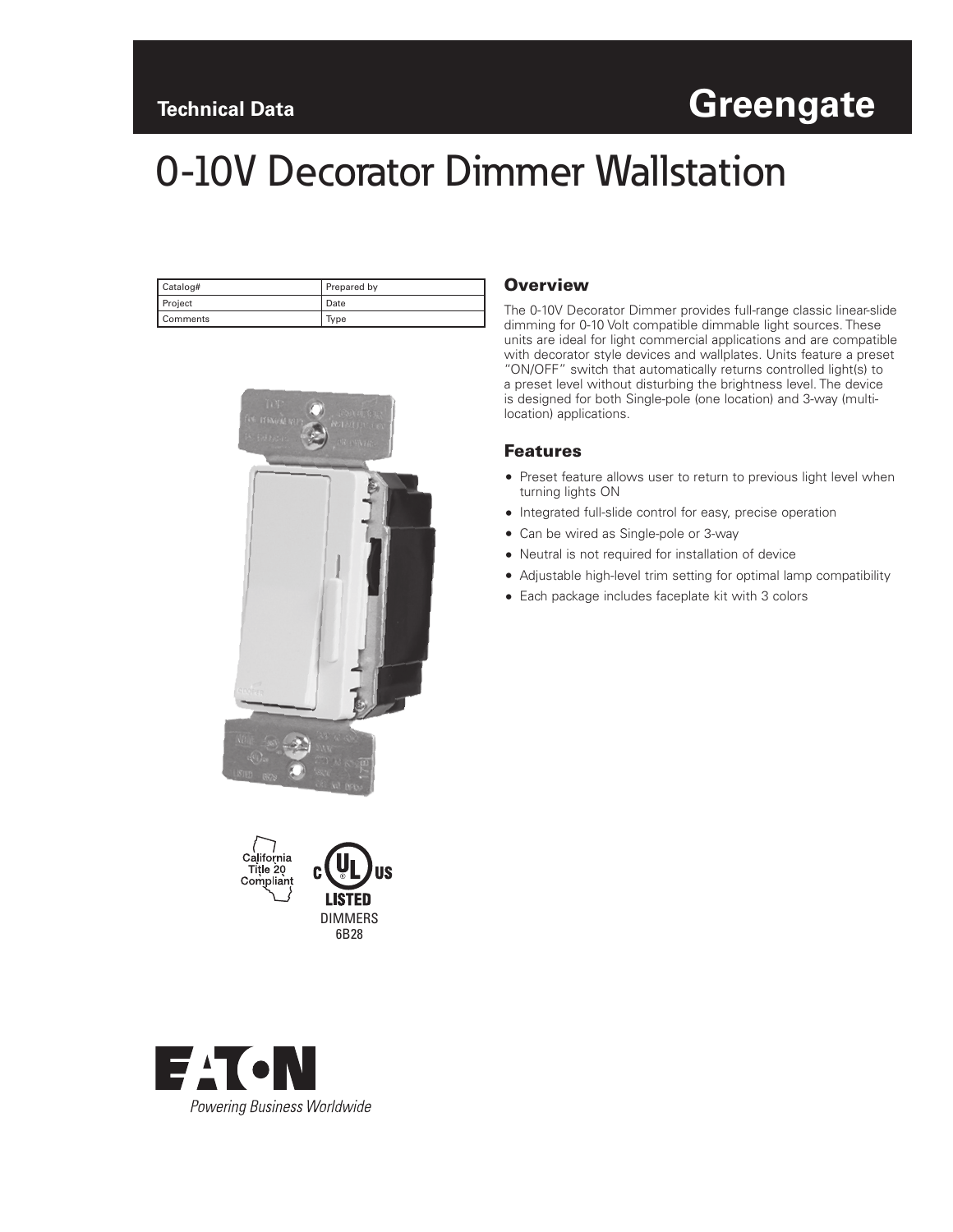# **Specifications**

| <b>Switch Type</b>                    | Single-pole and 3-way                                      |
|---------------------------------------|------------------------------------------------------------|
| <b>Dimming Control</b>                | 0-10 VDC: 200mA Sink                                       |
|                                       | Sink Dimming                                               |
| <b>Electrical Ratings</b>             | <b>120 VAC:</b><br>Max. Load: 10 amps, 1200W, 60 Hz        |
|                                       | 277 VAC:<br>Max Load: 6 amps, 1660W, 60 Hz                 |
| <b>Light Intensity</b><br>Control     | Full-range, continuously variable dimming                  |
|                                       | Adjustable High-level trim setting                         |
| <b>Power Failure</b><br><b>Memory</b> | Light returns to same level prior to power<br>interruption |
| <b>Wiring Type</b>                    | Back & side wiring terminals; 12-14 AWG (Copper wire)      |
|                                       | 0-10V wire leads; 16 AWG                                   |
| <b>Flammability</b>                   | Meets UL 94 requirements, V2 rated                         |
| Temperature                           | -4°F to 158°F (-20°C to 70°C)                              |

## Wiring Diagrams

#### **FIGURE 1: SINGLE-POLE WIRING DIAGRAM**



#### **FIGURE 2: 3-WAY WIRING DIAGRAM**



\*Can be installed on load or line side in 3-way applications

Visit our website for additional wiring details at www.eaton.com/lightingsystems